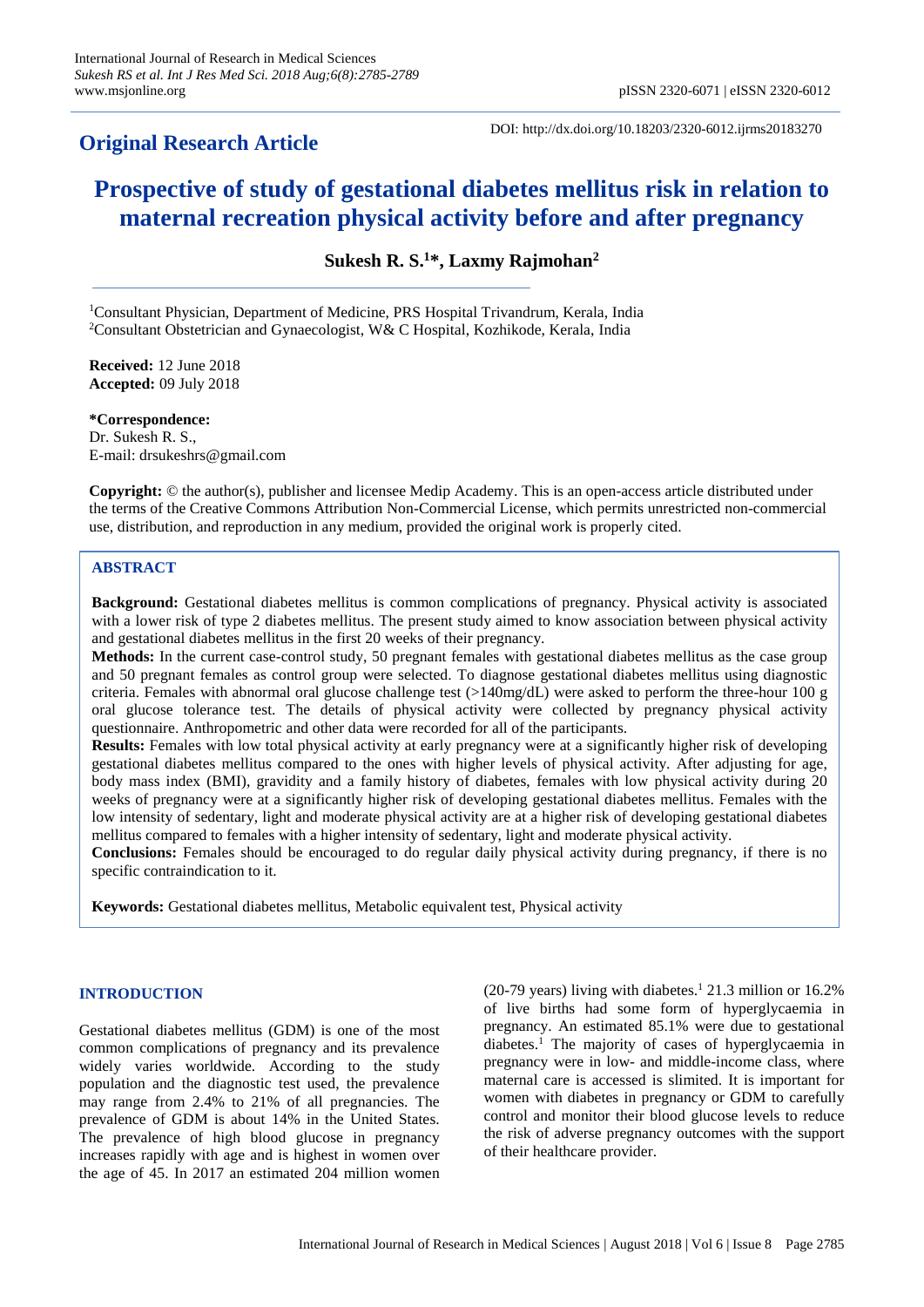GDM is related to short and long-term morbidity of both mother and child. They are adverse infant outcomes like macrosomia, hypoglycaemia, erythema, hypocalcaemia, jaundice and birth trauma. Also infants are more likely to become obese, have impaired glucose tolerance or develop diabetes in adolescence or early adulthood, compared to offspring of normoglycaemic females. There is a high risk of future diabetes mellitus among females diagnosed with GDM. More than 50% of such females will have type II diabetes within the next 20 years of their lives.

Physical activity has been proved to reduced risk of type 2 diabetes mellitus.<sup>2</sup> Studies reported that regular and even infrequent exercise can avoid metabolic anomalies associated with insulin resistance, oxidative stress, increased body fat, dyslipidemia, and elevated blood pressure. Recently, attention has been given to the relation between physical activity and gestational diabetes mellitus.<sup>3</sup>

As in type 2 diabetes, peripheral insulin resistance contributes to the hyperglycemia of gestational diabetes mellitus. Therefore, physical activity may have the potential for preventing GDM and related adverse health outcomes. current Our study aimed to determine and compare the type and intensity of PA performed by pregnant females with gestational diabetes and healthy pregnant females in the first 20 weeks of pregnancy.

#### **METHODS**

It is a case-control study conducted on 50 pregnant females with GDM diagnosed by impaired oral glucose tolerance test (OGTT) based on ADA criteria after 20 weeks of pregnancy admitted to inpatient department as high-risk pregnancy.<sup>4</sup>

The control group including 50 healthy pregnant females who had no GDM were randomly selected in prenatal clinics of the same center, matched to cases on gestational age. The study was approved by the ethical committee and Informed written consent was obtained from all eligible females.

#### *Inclusion criteria*

Age 18 - 40 years old, pregnancy at the gestation of 20 to 28 weeks.

#### *Exclusion criteria*

History of gestational diabetes, pre-existing diabetes, recurrent miscarriages (three consecutive abortions), having child with congenital abnormalities or neonatal mortality in previous pregnancies, smoking before and during pregnancy, multiple gestation and known chronic disorders like anemia, renal diseases, cardiovascular diseases, hypertension, thyroid and autoimmune diseases.

Anthropometric characteristics including height, weight was measured and BMI was calculated for all the cases. Gestational age was calculated according to their last menstrual cycle (LMP). Every female attending the antenatal clinic was screened for  $20<sup>th</sup>$  to  $28<sup>th</sup>$  weeks of pregnancy. As part of a diabetes screening program, the participants took a 1-hour, 50g oral glucose challenge test (OGCT). Females with abnormal plasma glucose concentrations on the OGCT (higher than 140mg/dL) received the 3-hour 100g oral glucose tolerance test (OGTT) to diagnose if they were with GDM using criteria ADA criteria: fasting ≥95mg/dL; 1-hour  $\geq$ 180mg/dL; 2-hour  $\geq$ 155mg/dL; 3-hour  $\geq$ 140mg/dL. Based on the results of a two-step screening approach, females with a positive GCT test and two or more abnormal OGTT readings were diagnosed with GDM. Blood glucose estimated by glucose oxidase method, using s autoanalyzer.

#### *The instruments were used for data collection in the study*

Form 1 for entry criteria and plasma glucose check-list, form 2 containing demographic, medical and reproductive details, and form 3 containing physical activity details drafted using a modified version of the pregnancy physical activity questionnaire (PPAQ), which is a semi quantitative questionnaire validated to be used during pregnancy. The physical activity performed by the participants during their first 20 weeks of pregnancy was assessed at the time of enrollment, from  $20<sup>th</sup>$  to  $28<sup>th</sup>$ weeks of gestation. The PPAQ evaluates participation in four domains of activities: household/caregiving, occupational, sports/ exercise and transportation. The duration of each activity was summed and multiplied by its intensity as defined by the compendium of physical activities.<sup>5</sup>

The intensity of physical activity is measured in metabolic equivalent test (MET). To calculate the intensity of activity, value of MET is multiplied by duration of activity in every day of the weeks. The activity rate, based on the type of activity, is the sum of intensity per day or per week. In the present study, four categories are constructed for maximal intensity: Activity with MET value  $\leq 1.5$  is considered as sedentary, from 1.5 to  $\leq$  3 as light, from three to six as moderate and MET scores >6 as vigorous intensity. Total physical activity (total MET hours/day) across all activity domains was also calculated. To estimate hours per week of sedentary behavior, participants were asked to report the amount of time they spent watching TV or videos or sitting or standing at home, at work or during transportation. Each physical activity variable was then divided into two with the median (low and high). Cronbach's alpha assessed the reliability of the total scale as 0.78 and ranging from 0.78 to 0.93 for each subscale.<sup>6</sup> The data were coded and analyzed using the statistical SPSS version 18, and descriptive analysis was performed using standard statistical methods.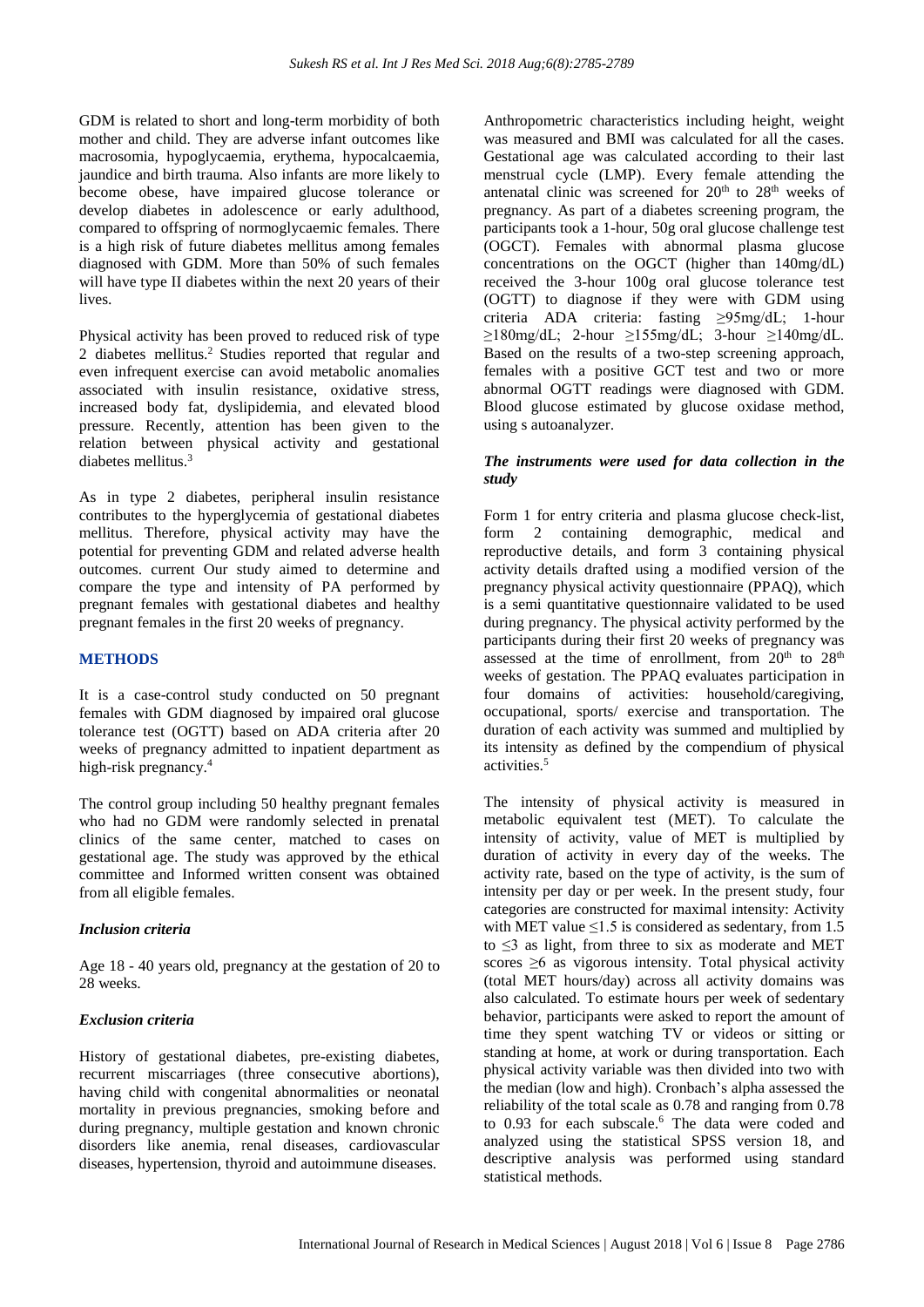# **RESULT**

# **Table 1: Demographic and reproductive characteristic.**

| <b>Variables</b>           | <b>GDM</b> |            | <b>Control cases</b> |                | <b>P-value</b> |
|----------------------------|------------|------------|----------------------|----------------|----------------|
| Age group (year)           | $N=50$     | Percentage | $N=50$               | Percentage     | 0.001          |
| <25                        | 10         | 20         | 25                   | 50             |                |
| 25-34                      | 26         | 52         | 23                   | 46             |                |
| $>35$                      | 15         | 30         | $\overline{2}$       | $\overline{4}$ |                |
| Pre-pregnancy bmi (kg/m2)  |            |            |                      |                | 0.001          |
| <25                        | 11         | 22         | 26                   | 52             |                |
| 25-29.9                    | 23         | 46         | 15                   | 30             |                |
| $\geq 30$                  | 16         | 32         | 9                    | 18             |                |
| Family history of diabetes |            |            |                      |                | 0.001          |
| Yes                        | 29         | 58         | 8                    | 16             |                |
| No                         | 21         | 42         | 42                   | 84             |                |
| Gravidity                  |            |            |                      |                | 0.002          |
| G1                         | 18         | 36         | 29                   | 58             |                |
| $\geq g2$                  | 32         | 64         | 21                   | 42             |                |
| Education                  |            |            |                      |                | 0.8            |
| Less than high school      | 25         | 50         | 24                   | 48             |                |
| High school or more        | 25         | 50         | 26                   | 52             |                |
| Occupation                 |            |            |                      |                | 0.1            |
| Jobles                     | 42         | 84         | 45                   | 90             |                |
| In-paid job                | 3          | 6          | 5                    | 10             |                |
| Permanent residences       |            |            |                      |                | 0.32           |
| Urban                      | 22         | 44         | 23                   | 46             |                |

**Table 2: Association of physical activity in first 20 weeks of pregnancy and GDM with the variables.**

| <b>Variables</b>                 | Unadjusted OR (95% CI) | <b>P-Value</b> | Adjusted OR (95% CI) | <b>P-Value</b> |
|----------------------------------|------------------------|----------------|----------------------|----------------|
| Age Group                        |                        |                |                      |                |
| < 25                             | $0.06(0.02 - 0.17)$    | 0.001          | $0.06(0.01 - 0.26)$  | 0.001          |
| $25 - 34$                        | $0.27(0.10 - 0.71)$    | 0.011          | $0.27(0.07 - 0.99)$  | 0.04           |
| $\geq$ 35                        | Reference 1.00         |                |                      |                |
| Pre-Pregnancy BMI                |                        |                |                      |                |
| < 25                             | $0.17(0.08 - 0.37)$    | 0.001          | $0.26(0.08 - 0.66)$  | 0.005          |
| $25 - 29.9$                      | $0.68(0.32 - 1.45)$    | 0.323          | $0.88(0.32 - 2.38)$  | 0.78           |
| $\geq 30$                        | Reference 1.00         |                |                      |                |
| Family history of diabetes       |                        |                |                      | 0.001          |
| Yes                              | $7.55(3.87 - 14.77)$   | 0.001          | $6.32(2.68 - 15.42)$ |                |
| N <sub>o</sub>                   | Reference 1.00         |                |                      |                |
| Gravidity                        |                        |                |                      | 0.79           |
| G1                               | $0.46(0.25 - 0.73)$    | 0.002          | $1.15(0.45 - 3.00)$  |                |
| $\geq$ G2                        | Reference 1.00         |                |                      |                |
| <b>Total Physical Activity</b>   |                        |                |                      | 0.89           |
| Low                              | $4.13(2.29 - 7.45)$    | 0.001          | $1.09(0.31 - 3.99)$  |                |
| High                             | Reference 1.00         |                |                      |                |
| Physical activity at home        |                        |                |                      | 0.23           |
| Low                              | $3.93(2.14 - 7.22)$    | 0.001          | $2.18(0.61 - 7.61)$  |                |
| High                             | Reference 1.00         |                |                      |                |
| Transportation physical activity |                        |                |                      | 0.008          |
| Low                              | $6.82(3.67 - 12.72)$   | 0.001          | $3.89(1.44 - 10.52)$ |                |
| High                             | Reference 1.00         |                |                      |                |
| Occupational physical activity   |                        |                |                      | 0.504          |
| Low                              | $2.07(0.99 - 4.47)$    | 0.063          | $1.48(0.43 - 4.44)$  |                |
| High                             | Reference 1.00         |                |                      |                |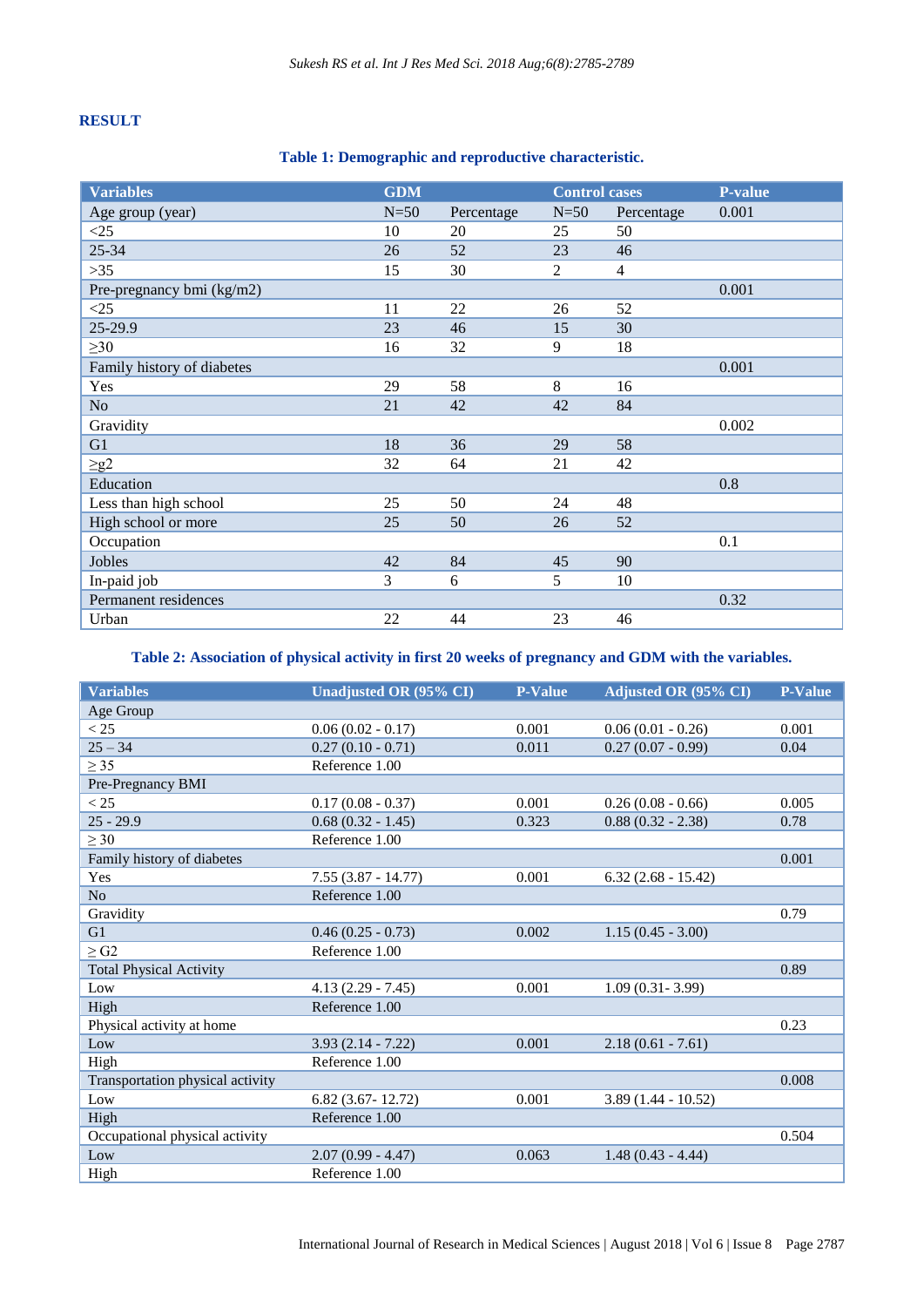The mean age of the participants was  $27.7\pm6.4$  years. Almost more than half of the participants were overweight or obese prior to pregnancy (46 % overweight and 22% obese). The age, pre-pregnancy BMI, gravidity and a family history of diabetes were all significantly higher in females with GDM compared to healthy pregnant femalesFemales with GDM had significantly multi gravidity and were older and heavier than the subjects in the control cases  $(P \le 0.001)$ .

The mean age of the females with GDM and the healthy pregnant ones were  $30.61 \pm 6.1$  and  $24.71 \pm 6.2$  respectively  $(P < 0.001)$ .

Moreover, the mean pre-pregnancy BMI was  $29.01 \pm 5.10$ for pregnant females with GDM and  $25.22\pm4.69$  for healthy ones  $(P \le 0.001)$ .

There was no association between GDM and educational level, occupation and permanent residences.

Females had a low total physical activity during their first 20 weeks of pregnancy based on the PPAQ, had a higher odd ratio to develop GDM (OR = 4.13, 95% CI  $(2.29 -$ 7.45),  $P = 0.001$  compared to those with a high total physical activity.

#### **Table 3: Association intensity of physical activity during the first 20 weeks of pregnancy and GDM and the variables in study.**

| <b>Physical activity</b><br>by intensity | B(SE)             | OR (95%<br>$\mathbf{C}\mathbf{I}$ | <b>P-</b><br>value |
|------------------------------------------|-------------------|-----------------------------------|--------------------|
| Sedentary                                |                   |                                   |                    |
| Low                                      | 0.87<br>(0.31)    | 2.37 (1.23-<br>4.47)              | 0.01               |
| Moderate                                 | 0.55<br>(0.39)    | $1.76(0.88 -$<br>3.59)            | 0.15               |
| High                                     | Reference<br>1.00 |                                   |                    |
| Light                                    |                   |                                   |                    |
| Low                                      | 1.87<br>(0.33)    | 6.27 (2.99-<br>13.4)              | 0.001              |
| Moderate                                 | 1.08<br>(0.38)    | 2.99 (1.44-<br>6.06               | 0.004              |
| High                                     | Reference<br>1.00 |                                   |                    |
| Moderate                                 |                   |                                   |                    |
| Low                                      | 1.91<br>(0.35)    | $6.7(3.18-$<br>14.36)             | 0.001              |
| Moderate                                 | 0.91<br>(0.39)    | $2.25(1.14-$<br>4.66              | 0.026              |
| High                                     |                   |                                   |                    |

The present findings showed the association between the type of physical activity and the risk of GDM. There were statistically significant findings for reduced risk of GDM in all types of physical activities except the occupational.

The present study findings showed that the association between the intensity of each activity (i e, sedentary, light, moderate, and vigorous) and the risk of GDM were evaluated in the study. The low intensity of sedentary, light and moderate physical activity had a statistically significant relationship with increased risk of developing GDM (OR 2.37 (1.23 - 4.47)  $P = 0.010$ , OR 66.7 (3.18 -14.36) respectively,  $P = 0.001$  compared to females with a high intensity of sedentary, light and moderate physical activity.

#### **DISCUSSION**

In present study it was found that females with low total physical activity during early pregnancy, according to PPAQ, were at a four times higher risk of developing GDM compared to those who reported increased level of physical activity. After adjusting for age, BMI, gravidity and a family history of diabetes, females with lower physical activity (PPAQ) during the first 20 weeks of pregnancy were at a significantly higher risk of developing GDM (Table 1).

The findings of the present study showed significant relationship between the intensity of sedentary, light, and moderate physical activity and a lower risk of developing GDM. Literature show that light to moderate intensity of PA in early gestation is associated with a lower risk of developing GDM (Table 2). Oken et al, reported that light to moderate activity during pregnancy may reduce the risk of abnormal glucose tolerance and GDM.<sup>7</sup> Furthermore, Harizopoulou et al, found that females who were inactive during early pregnancy had an OR 1.3 (95% CI 1.2-1.4) of developing GDM, compared to minimally active or active females.<sup>8</sup> The findings of the present study were consistent with the results of these studies.

Yang et al, concluded that there is a relationship between physical activity (PA) and reduced risk of type 2 diabetes mellitus.<sup>9</sup> Therefore, inactivity, especially watching television for long durations, increases the risk of diabetes. Recently, an attention is drawn to the relationship between PA and gestational diabetes mellitus. In type 2 diabetes is with peripheral insulin resistance contribute to hyperglycemia in gestational diabetes mellitus.

Holloszy stated that: regular physical activity is known to improve peripheral insulin sensitivity.<sup>10</sup> Beneficial effect of physical activity on glucose metabolism and insulin sensitivity are well documented in non-pregnant populations. Participation in physical activity decreases blood glucose concentration, increases insulin sensitivity, improves cardiovascular fitness and leads to a lower body fat. Evidence indicates the existence of these beneficial